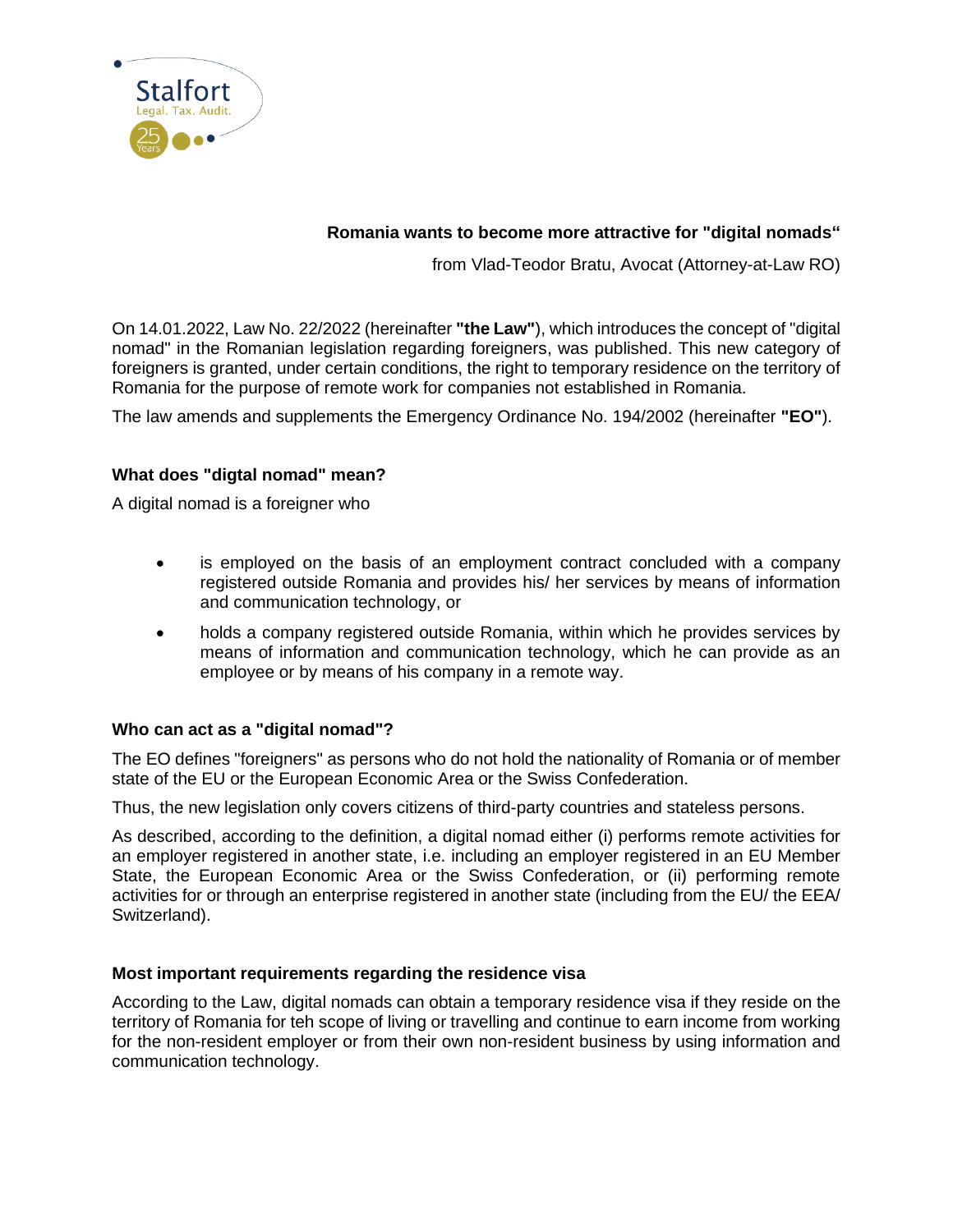In order to obtain a residence visa, the digital nomad must prove that he /she

- has earned, and will earn for the entire duration of the visa, income from his/her work amounting to at least three times the average gross monthly salary in Romania in each of the last 6 months prior to the visa application. Currently, the average gross salary in Romania amounts to RON 6,095;
- carries out the activities from which he/ she derives income remotely by means of information and communication technology.

#### **Necessary documents**

The most important documents that must accompany the application for a temporary residence visa are:

- employment contract concluded with a company registered outside Romania, proving the remote work, or proof of remote management of a company registered at least three years prior to the application, by means of information and communication technology;
- Proof of the area of activity of the company which the person works for or which he/ she owns, his/ her role in the company and its legal representative;
- Statement of intent regarding the purpose of the stay and the planned activities in Romania, as well as a police criminal record;
- Proof from the competent tax authority that the person or the company it owns has paid all due taxes, duties or other compulsory contributions at the time of the visa application and has no record of tax evasion/ abuse;
- Proof of health insurance and of housing in Romania.

Depending on the case, further evidence, such as travel documents, proof of income and additional documents requested by the Romanian authorities must be submitted.

Certain documents must be presented either in original, together with a certified translation into Romanian, and/or with over-certification (e.g. apostille).

The residence permit explicitly mentions the term "digital nomad".

#### **Conclusion**

The regulations only affect third-country nationals and stateless persons - which is logical in itself, since the basic principles of the EU (freedom of movement, freedom to provide services or